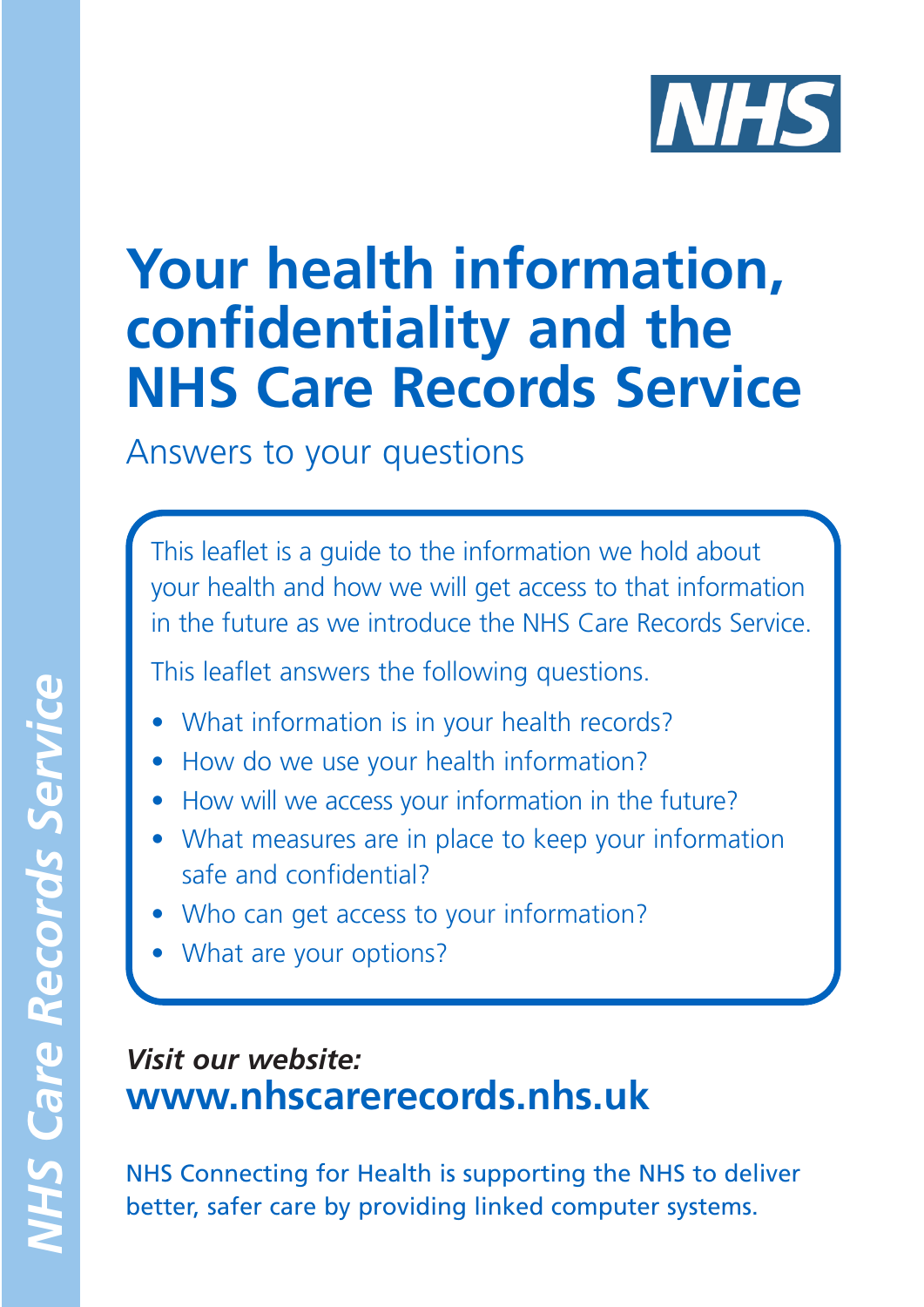### **Improving the way we care for you in England**

### **Why are you changing the way you store and access health care information?**

In England, we are introducing the NHS Care Records Service. This will give health staff faster access to reliable information about you, whenever and wherever they need it to treat you. It will also mean that you will have better access to your own health information, to help you manage your own health.

Currently, all the places where you receive care keep records about you. They can usually only share information from your records by letter, e-mail, fax or phone. At times, this can be slow and sometimes things get lost on the way. Now there will be quicker ways for the staff treating you to get important information about you using the NHS Care Records Service, including in an emergency.

### **How we use your health information today**

### **What information do you keep in my health care records?**

We keep information about you so we can provide you with safe, effective care. The information we keep falls into two categories – **demographic information** and **clinical information**.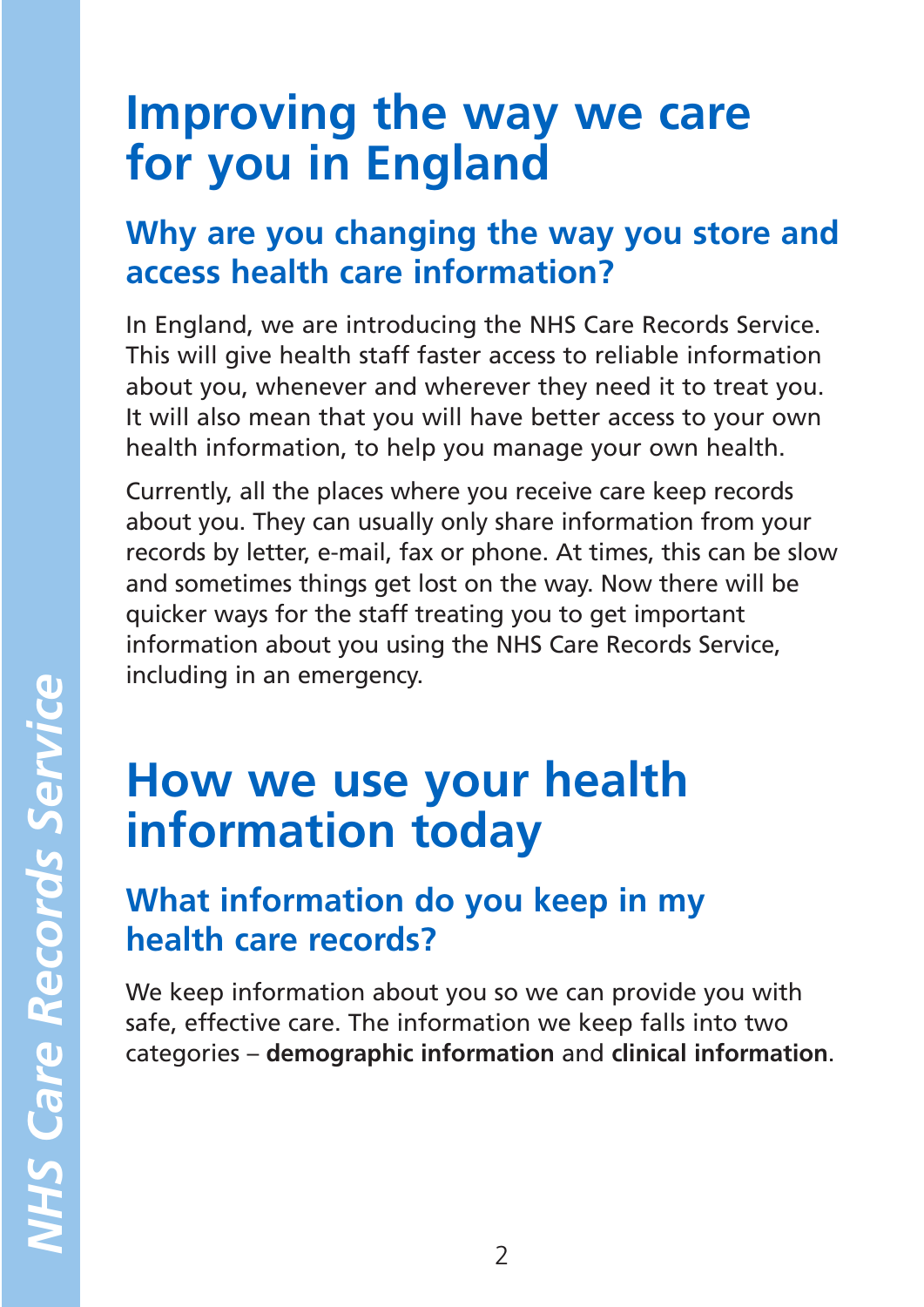### **What is in my demographic information in the NHS Care Records Service?**

- Your name (including the name you prefer to use) and any other name you may have used in the past
- Your main or temporary address (and where to send post, if this is different)
- Your contact details (phone, fax, e-mail), how you prefer us to contact you and the time of day you prefer us to contact you
- The way you prefer us to write to you (in Braille or large print, for example)
- The language you prefer to use and if you need an interpreter
- Your place and date of birth, sex, age and NHS number (page 7)
- Your GP practice and the pharmacy you want us to send your prescriptions to electronically (where available)
- Whether you have registered for HealthSpace (where available) (page 12)
- If you have asked us (and we agree) to stop anyone being able to see sensitive demographic information about you (page 17)
- Death records

### **What clinical information will be included in the NHS Care Records Service?**

- Your medicines and any bad reactions you have had to any medicines you have taken
- Any allergies you may have
- Health conditions such as asthma or heart problems
- Reminders for health care staff about future plans for your care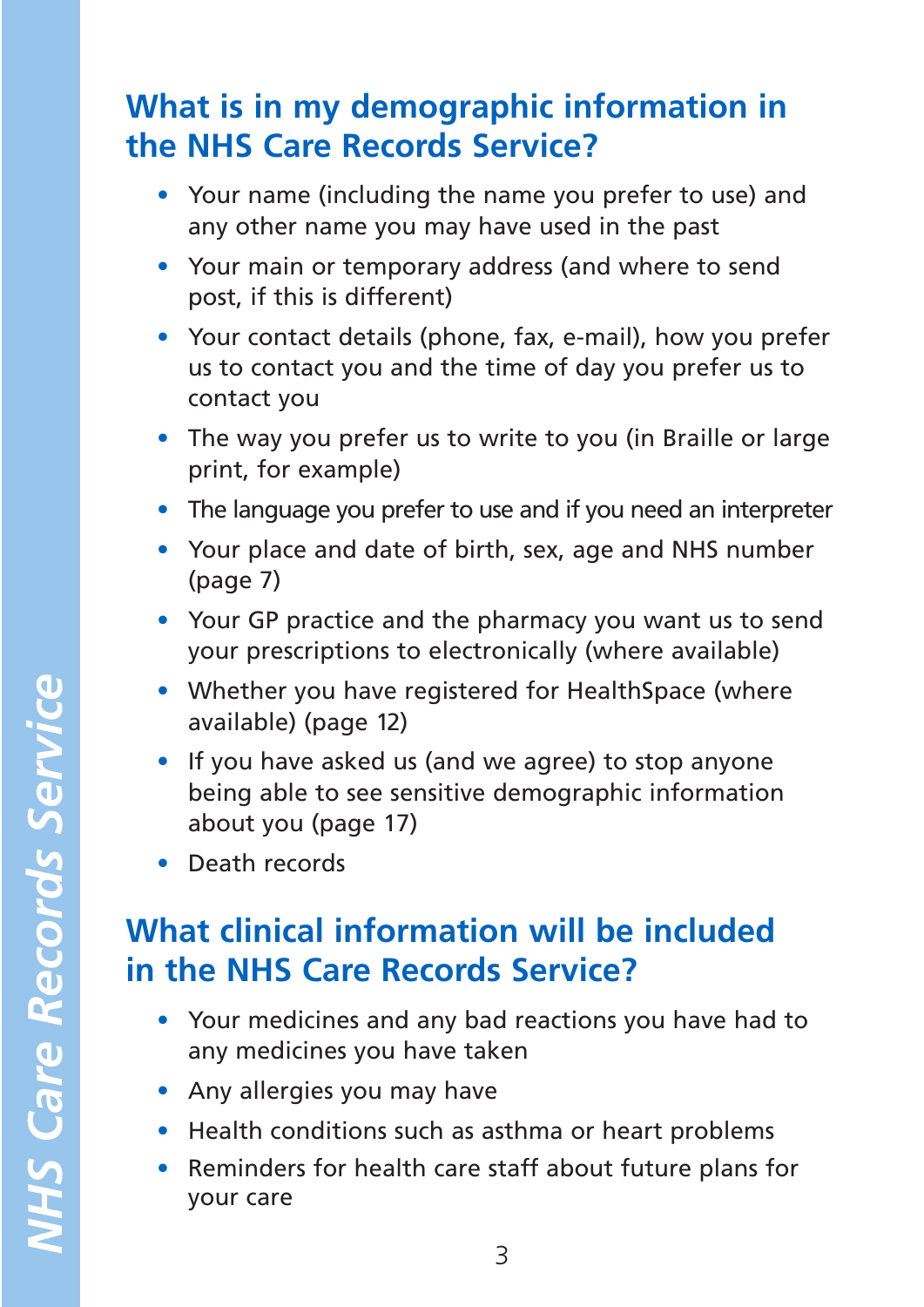• Your health care records may also include other details you have told a clinician (for example, about your family or work) but only if this is relevant to your health care

#### **How do you use my health information?**

The people caring for you use your information to provide treatment, check the quality of your care, help you make good decisions about your health and to investigate complaints. This will continue when we begin to link your electronic records (records we keep on computer) through the NHS Care Records Service.

We sometimes use your information more generally to:

- check the quality of care we provide to everyone;
- protect the health of the general public;
- monitor how we spend public money;
- plan and manage the health service;
- train health care workers; and
- carry out research.

If we use your information for these reasons, we normally remove your name and other details which could identify you. If we need the information in a form that identifies you, we usually ask you first.

### **When might you use information that identifies me without asking my permission?**

In very limited circumstances, the law allows us to use your information without asking you first. This happens today and will continue when we start to use the NHS Care Records Service.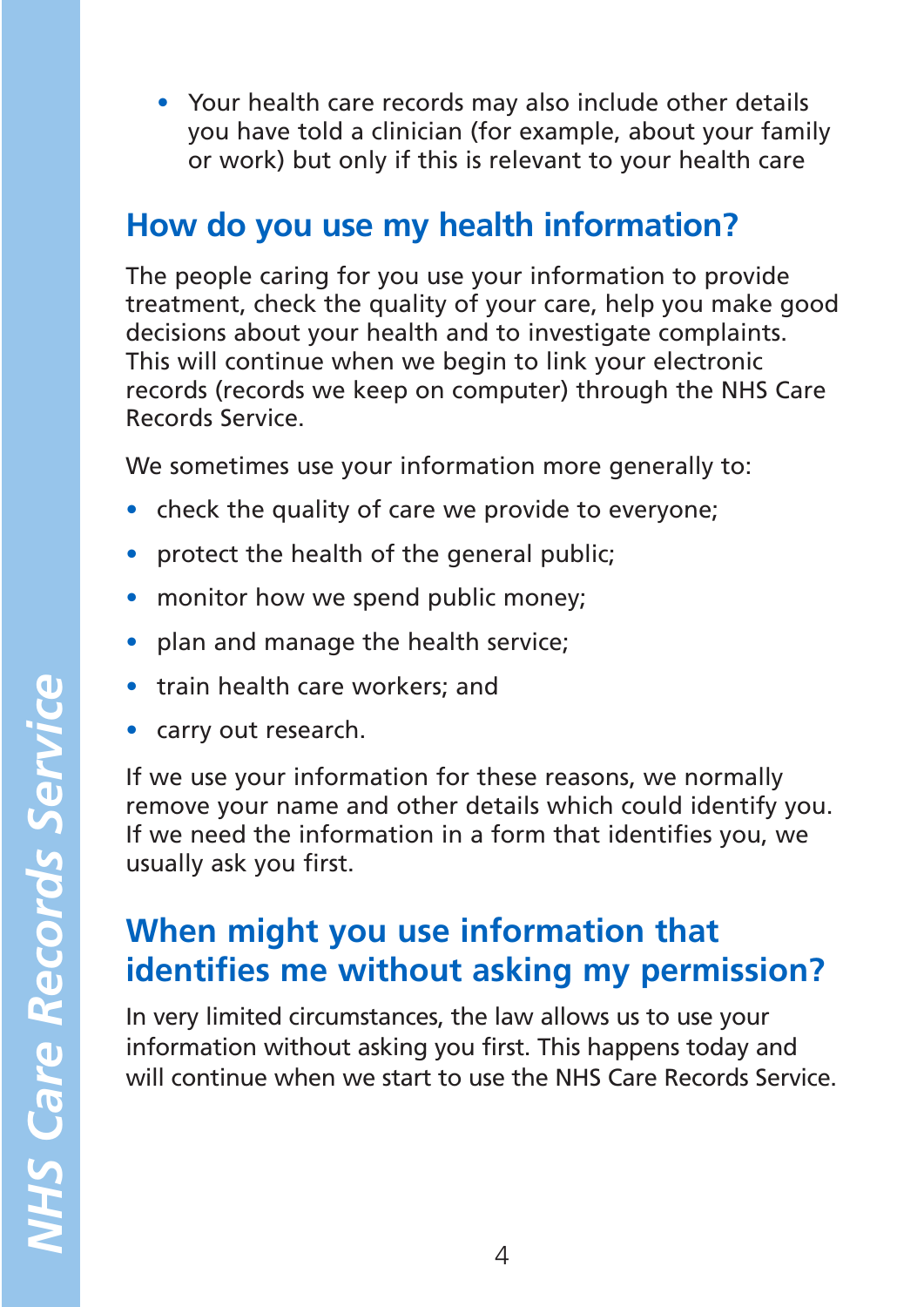In limited circumstances the independent Patient Information Advisory Group (a group of health care staff and patients (PIAG)) can give us permission to use your information without asking you, if they think it is very important and it would not be practical to get your permission. For example, some important health research involves thousands of patients. In these cases, contacting every patient for their permission may not be practical.

In other very limited situations, we may need to (by law) give out information about you without your permission. In all cases, we will only provide the information needed. Wherever possible, we will tell you. For example, we may need to:

- tell authorities about the birth of a child:
- report food-poisoning cases to authorities;
- report some infectious diseases;
- provide information to be used in court; and
- give information to the police to help detect or prevent a crime.

## **When will we start using the NHS Care Records Service?**

### **How and when will you start accessing my health care information differently?**

The NHS Care Records Service has already started developing in some parts of the country and will continue across England over the next few years. There will be small improvements at first and we will gradually link more information across our organisations.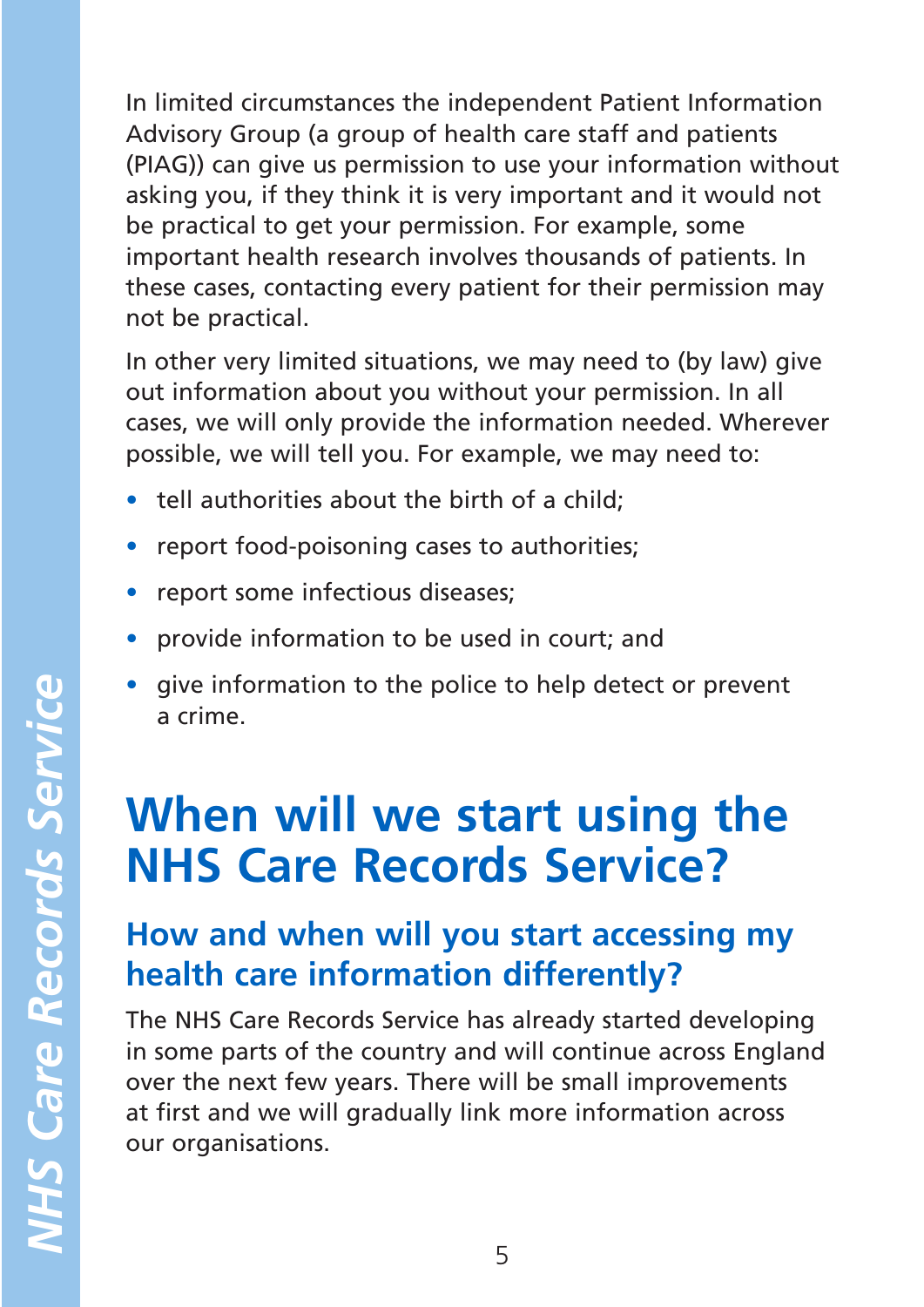### **What information will you include in my NHS Care Record?**

In the future, you can have an electronic NHS Care Record made up of a 'Summary Care Record' and, over time, more detailed records.

### **Your Summary Care Record**

You can have an electronic Summary Care Record, which those treating you can get access to anywhere in England. At first, your Summary Care Record will only include basic details from your GPs record about allergies, current prescriptions and any bad reactions you have had to medicines.

Then, each time you use any NHS services, we may add information about your current health problems, care you are receiving and the health care staff treating you.

As we add new information, you can discuss which details are added to your Summary Care Record with the health care staff treating you, and how we handle sensitive information about you (for example, about mental or sexual health or certain infections). Health staff should always ask you when they add sensitive information to your records. You should let them know if anything they add concerns you.

Since 2007, we have gradually been introducing Summary Care Records. It will be several years before everyone can have one. We will also tell you before your Summary Care Record is ready so that you have time to think about your options. For example, if you want to put limits on who can have access to your information, you will have time to speak to health care staff.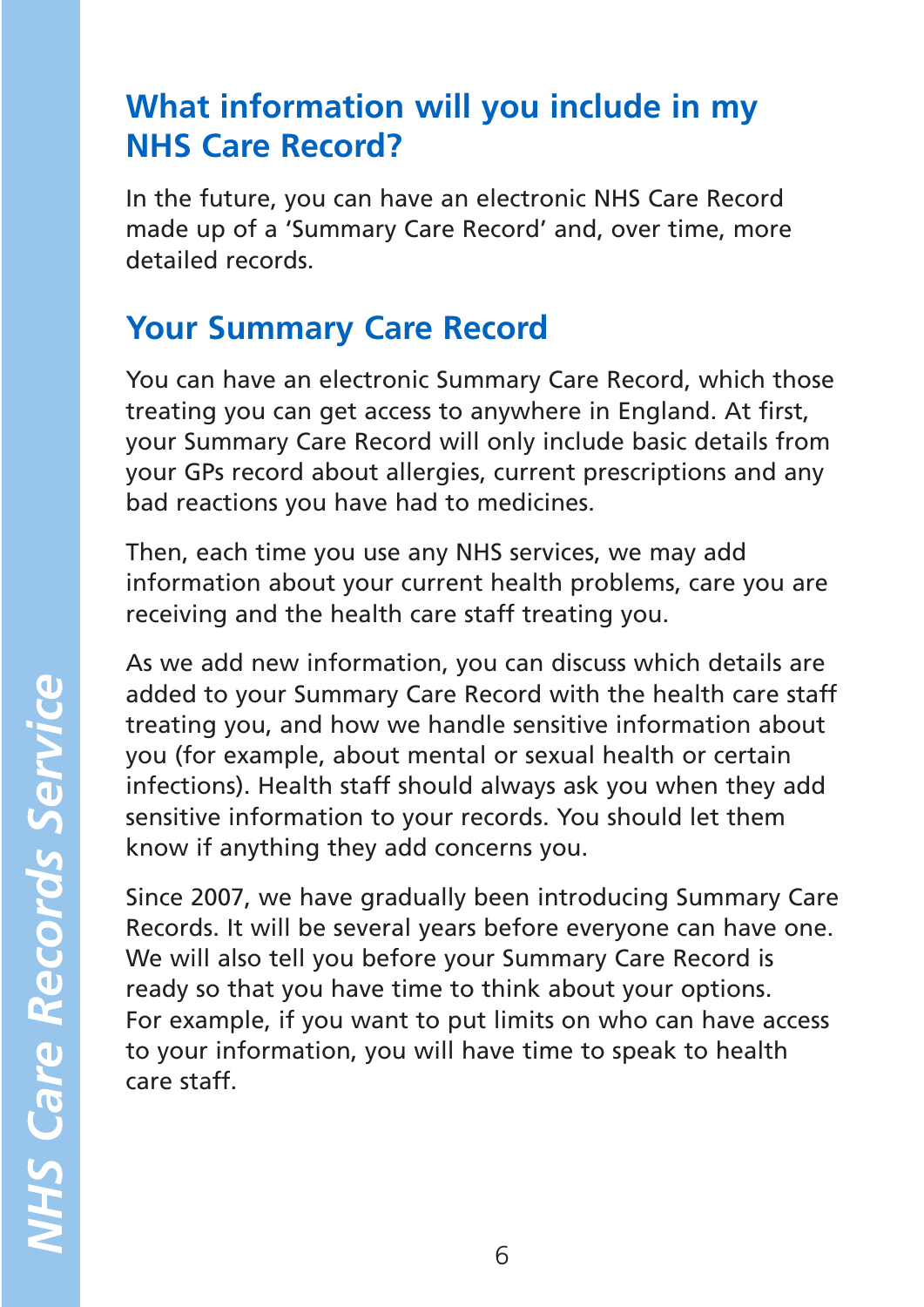### **Detailed records**

In the future, instead of having separate records in all the different places where you receive care, NHS organisations which normally work together in a local area – such as hospitals, clinics and GPs – will gradually be linked electronically, so staff caring for you have access to the information they need.

We will tell you when we do this and what you can do to prevent sharing your information in this way (page 15). Depending on where you receive care, you may have more than one linked record.

Your detailed records will contain:

- your name, address, date of birth and NHS number;
- details of any medicines you are taking (or have taken), allergies, test results and x-rays;
- details of any health conditions such as asthma or a heart problem;
- notes of any diagnoses, treatments or operations; and
- plans or reminders for your care in the future.

We will link detailed records locally over several years. We have already started to do this in some places. As we link your records in your region, we will give you information about this when you go for treatment.

### **How up to date will my linked electronic records be?**

Health care staff will add information to your linked electronic records as they treat you. When the NHS Care Records Service is fully up and running, the NHS will take information (such as current health problems) from your detailed records and add it to your Summary Care Record.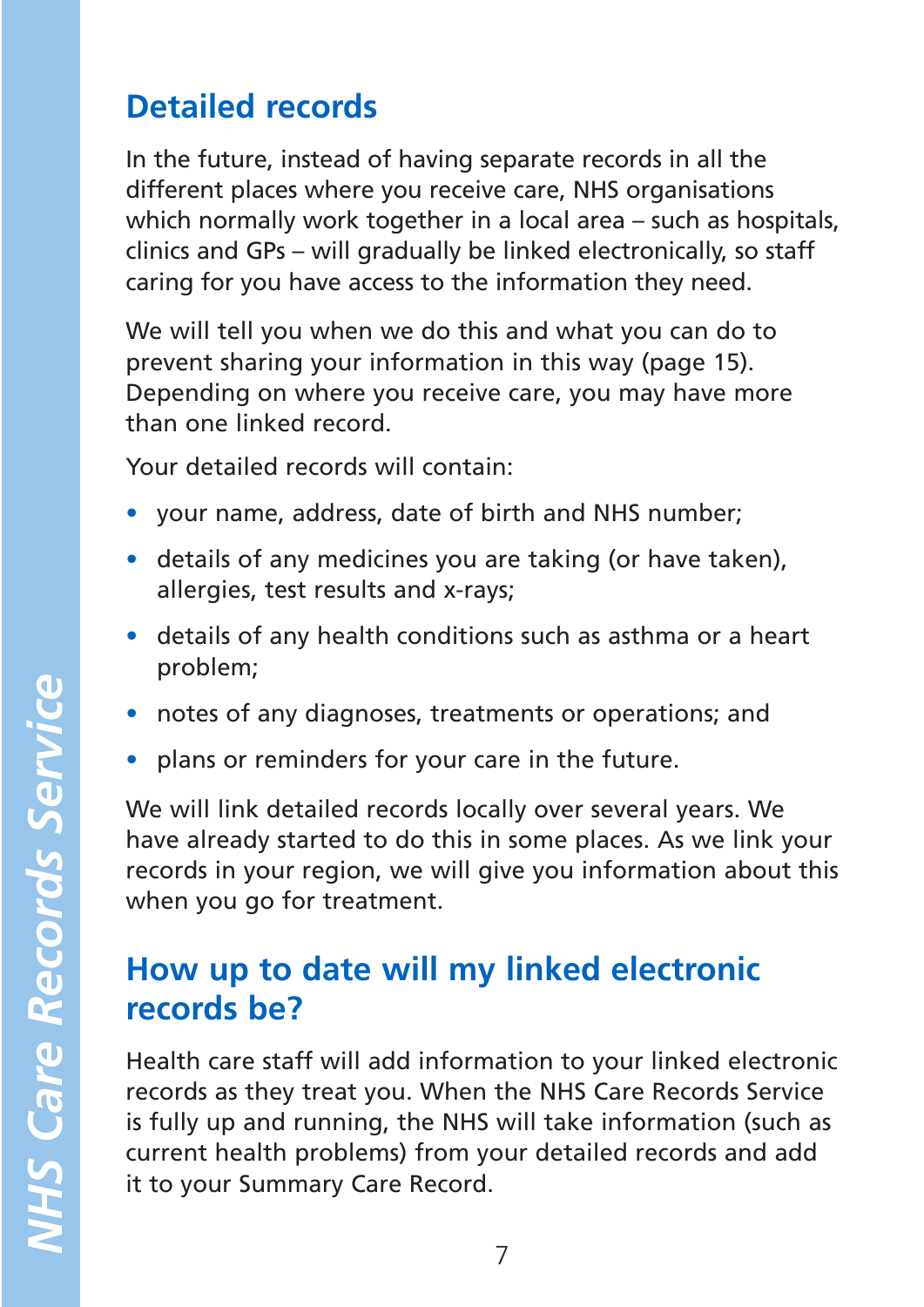### **Will you transfer all my paper records into electronic health care records?**

We will not transfer all of the information we hold on paper. We will try to transfer the details that may be relevant to your health care in the future.

### **Will you destroy my old paper records?**

By law, we must keep your old records, usually for 10 years after the last entry. Then we must either destroy them, or store them.

## **Keeping your information secure and confidential**

### **How secure are the new ways you get access to my health care information?**

All health records are private and personal, so it is a key priority to make sure the way we access your electronic information is secure.

The NHS Care Records Service will use the strongest national and international security measures for handling your information (see the end of this leaflet for more details). These measures make sure that we store your information safely, that it stays private and that we get access to it appropriately.

Every patient registered with the NHS has a unique NHS number. We use your NHS number to link all of your health information together, to make sure it is put it into the right NHS Care Record.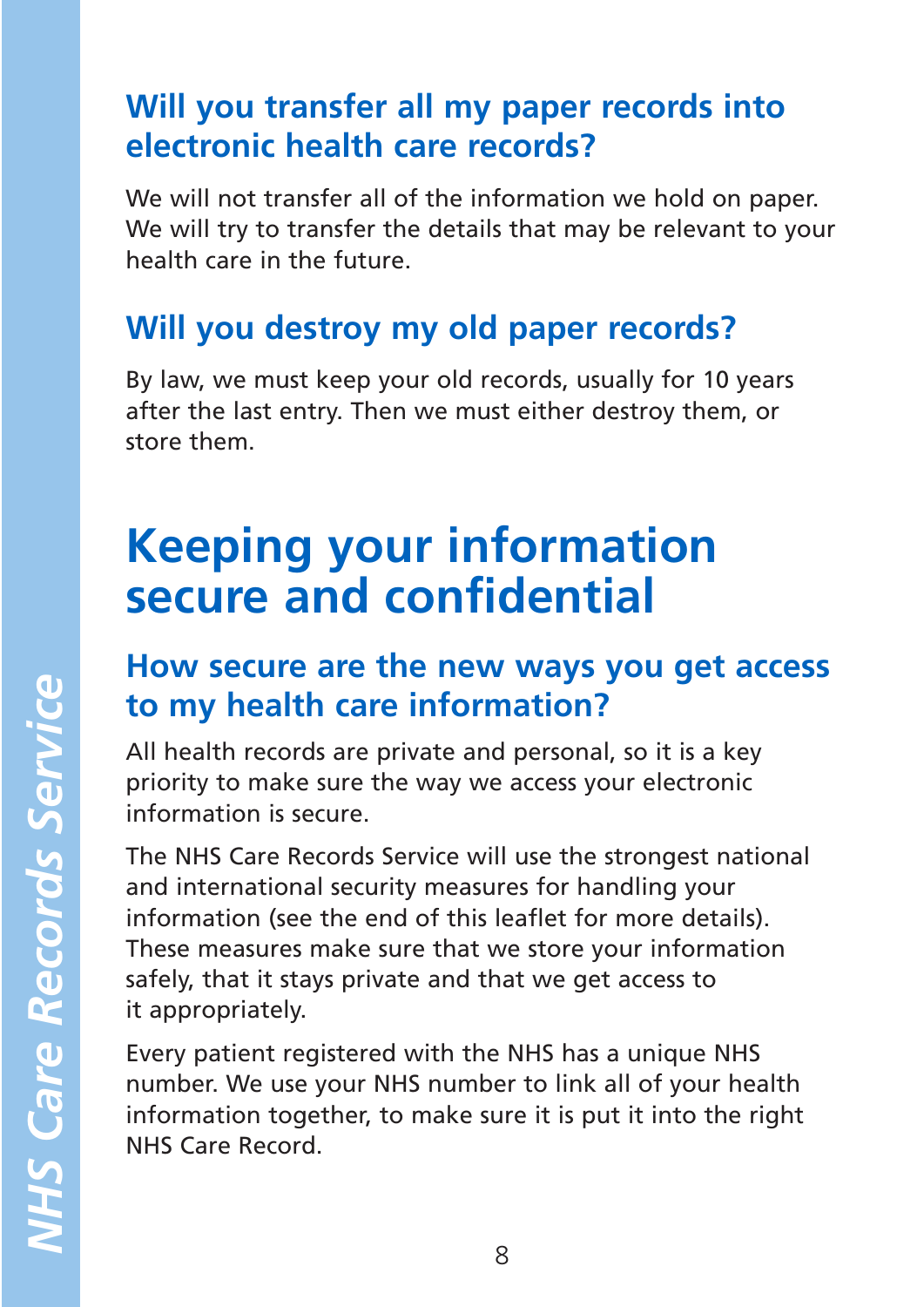### **Could you accidentally delete or lose my linked electronic records?**

When the NHS Care Records Service is fully up and running, we will have very strong protection in place to make sure it does not lose any information, even if the system stops working temporarily. It has been designed to recover any information as quickly as possible.

We will constantly update and copy all the information we store to a separate, secure site. If the system stops working (for example, there is a power failure) the system should automatically recover the information as soon as possible.

### **What are my rights about how you keep my information confidential?**

You have the right to expect us to keep your health information private. You also have rights to make sure we keep your details confidential under the Data Protection Act, human rights legislation and the common law. In every place we treat you, there are people who are responsible for making sure your details are kept confidential. They are sometimes known as Information, or Caldicott, Guardians.

Your rights to privacy and our commitment to protect them are set out in the leaflet **'The NHS Care Record Guarantee for England'**. See the end of this booklet for details of how to get a copy.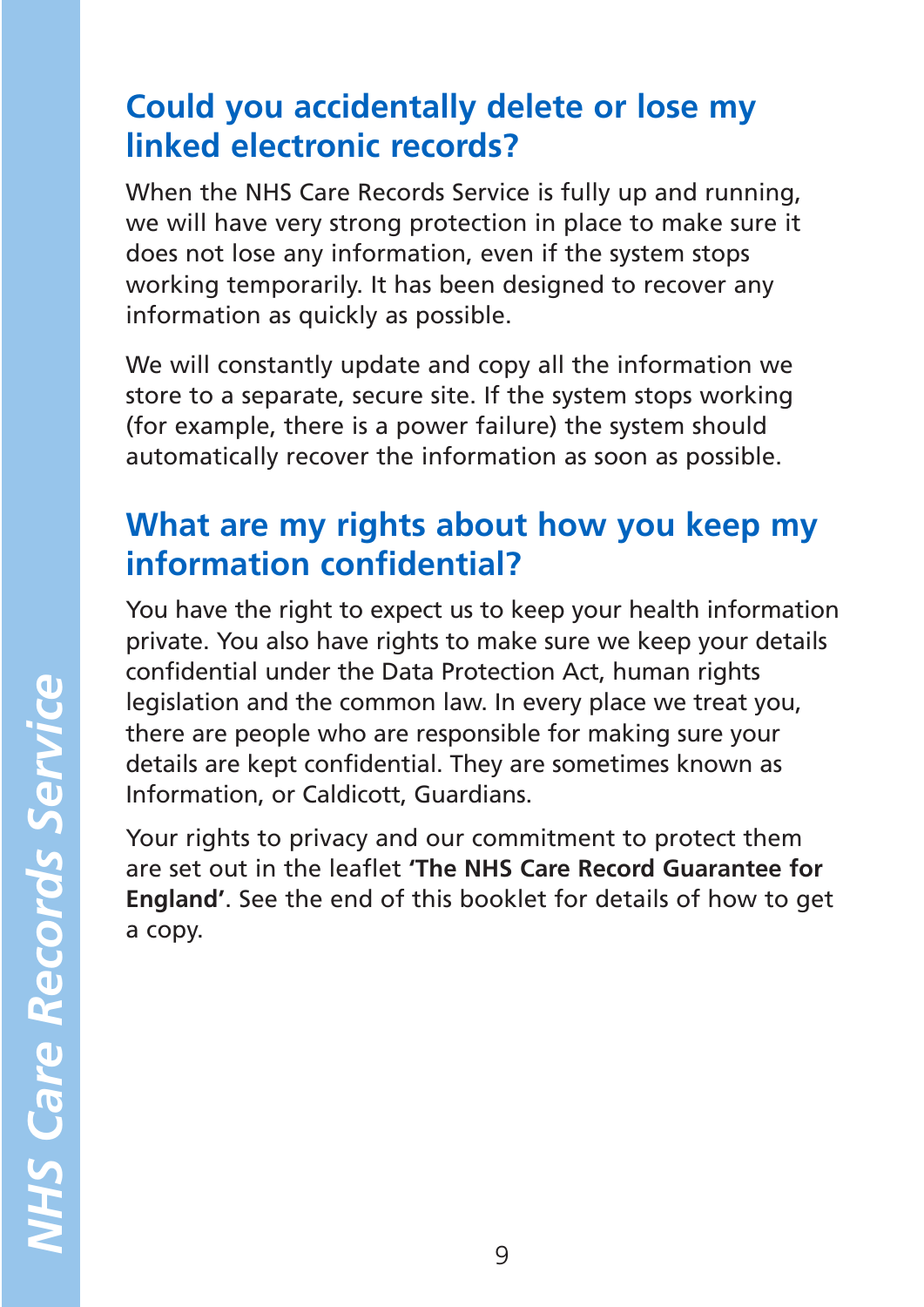### **Who has access to your NHS Care Records?**

### **How will you control access to my NHS Care Records?**

Anyone wanting to look at your clinical care records:

- must be involved in caring for you;
- must have an NHS Smartcard, with a chip and a passcode;
- will only see the information they need to see to do their job; and
- will have **their** details recorded who they are and if they added or changed any of your information (you can ask to see this).

Different NHS organisations work in different ways to provide the best possible care for you. This means staff in different organisations doing a similar job may see more or less of your information. This depends on how the organisation chooses to work to provide the best care for you.

Although how much information a member of staff may see can change from organisation to organisation, each organisation is responsible for keeping your information safe and secure.

Every NHS organisation will have very strong security methods in place. Before any member of staff in an NHS organisation or GP practice can see the clinical information in your Summary Care Record, their employer has to confirm that they need to see it to do their job.

All staff who are able to see patient information have a professional, ethical and legal responsibility to keep your details confidential and keep to the NHS confidentiality code of practice.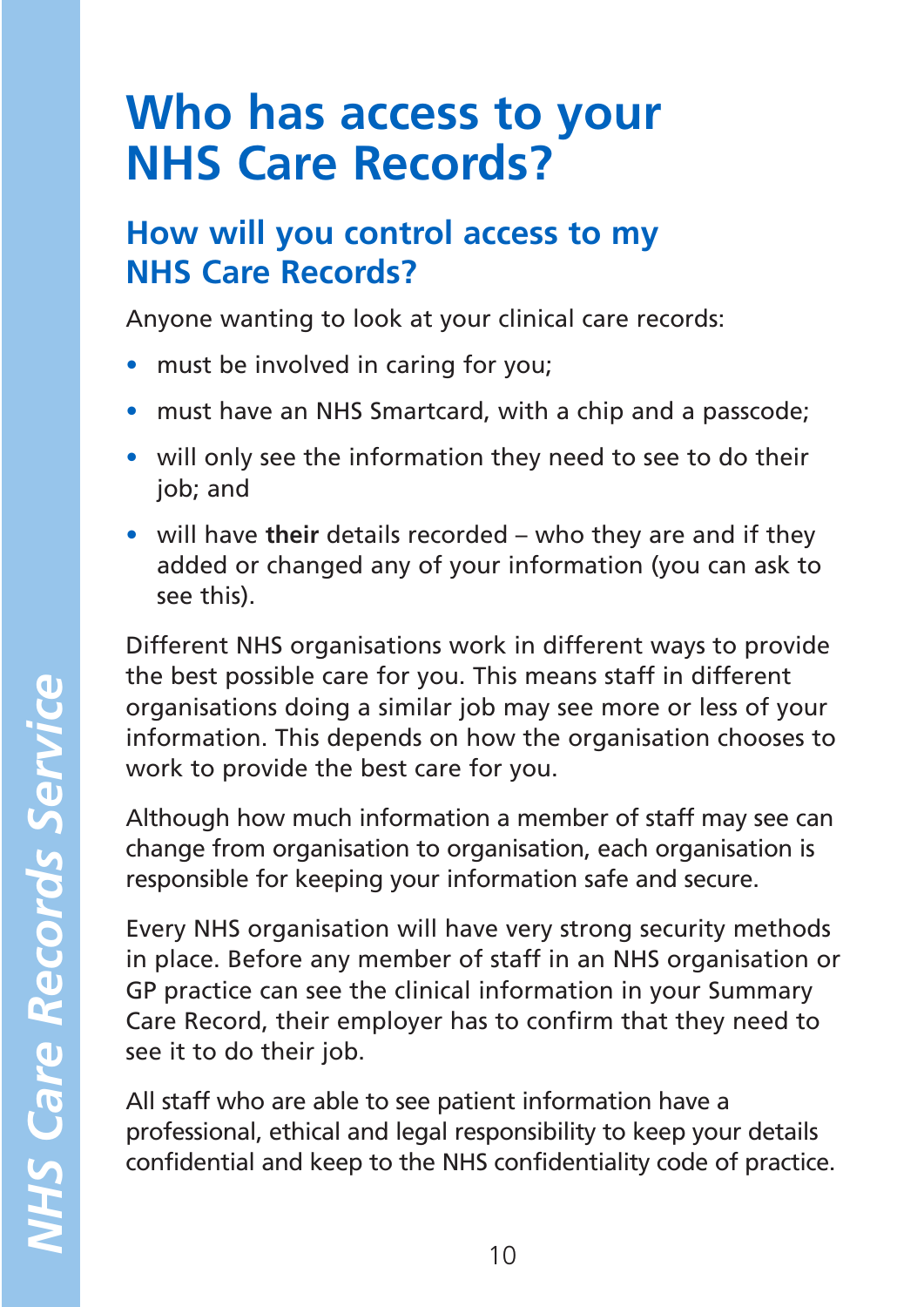You can see information about who has had access to your Summary Care Record and what they did, if you ask. Each NHS organisation has a 'privacy officer' who can check whether anyone has looked at a Summary Care Record when they should not have.

If you have concerns about who can see your record, you should speak to a member of staff where you are receiving care. They will discuss your concerns with you.

If you think that somebody who should not have seen your information has been able to see your record, the organisation treating you will be able to look into this. If they find that someone who should not see your information has been able to see your records, they will also be able to tell you how this will be dealt with.

Until we put these controls fully in place across England, your local NHS organisations will have their own measures to make sure they keep your information confidential. Your local NHS can give you more details.

If a care team is looking after you, it may include care staff such as people from social services, education or a private hospital. If they have access to your NHS Care Records, we should tell you.

Anyone caring for you outside the NHS must still meet all of our conditions for keeping your information confidential and secure, if they have access to your NHS Care Records.

### **Will I be able to see my own NHS Care Records?**

Yes. As now, you will have the right to see your health care records. At the moment, you need to apply direct to the NHS organisations where you have received treatment, although this may change as we link our records. You may have to pay a small charge for this.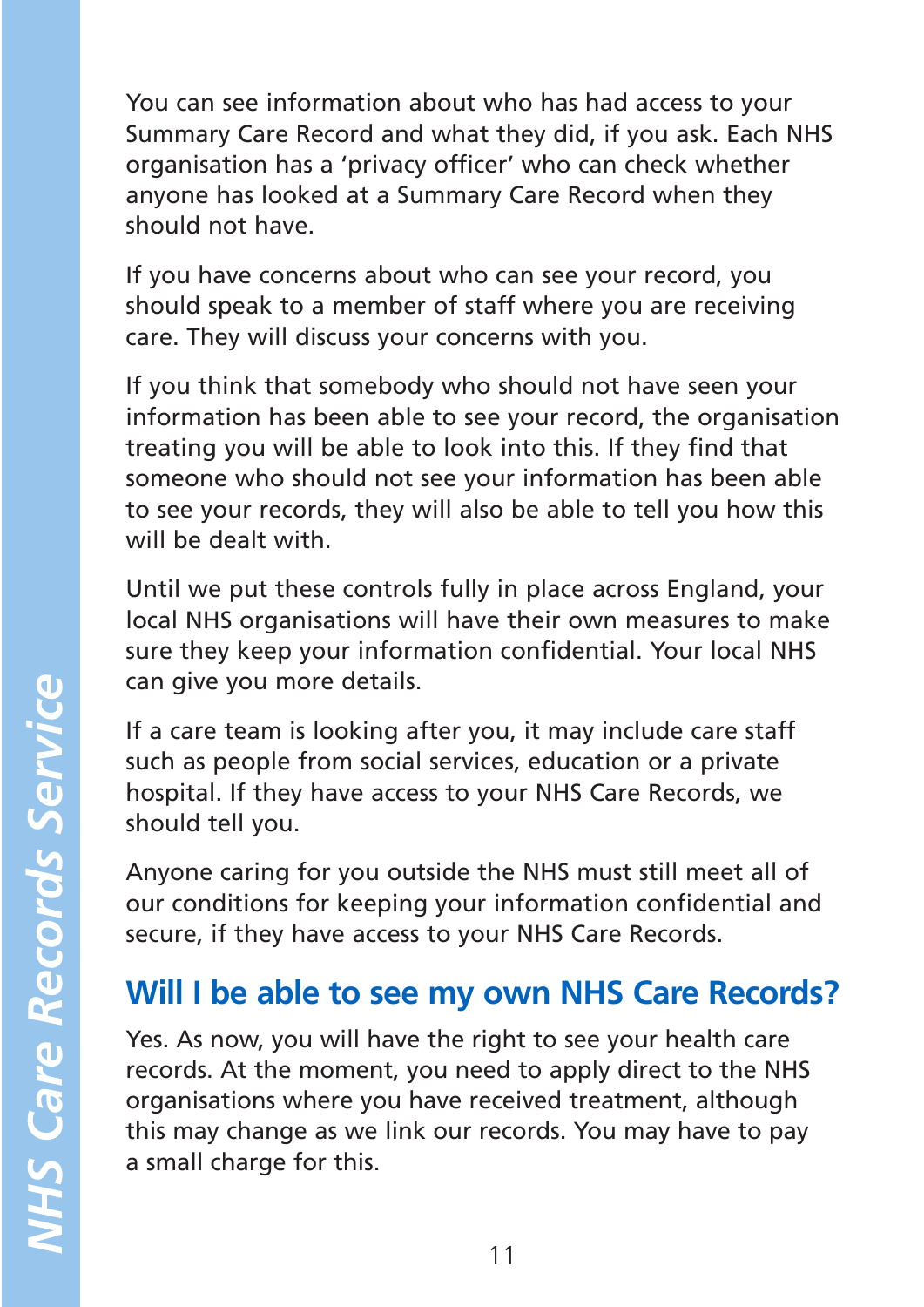Once you have a Summary Care Record, you will be able to see it online at any time by visiting **www.nhs.uk/healthspace**. You will be able to make sure it is accurate and, in time, add things yourself (for example, if you prefer us to contact you in a certain way or you use a wheelchair and need special access). You will need to register to use HealthSpace.

If you do not have access to the internet at home or at work, you can use Healthspace at a number of public places, such as internet cafés and libraries. You may also be able to see your Summary Care Record using HealthSpace at some surgeries and hospitals.

You will not be able to read your detailed records using HealthSpace, but you can apply to see them by asking the places which treated you.

### **Can I change my electronic records?**

You will not be able to change the information other people write. You will be able to ask the member of staff treating you to correct any mistakes. If they are satisfied the information is correct, they should add a statement to your NHS Care Records, saying that you disagree with the information.

### **How old do I have to be to see my own records?**

If you are interested in seeing your own records, you can ask to see them at anytime. As long as you are mature enough to understand your condition and treatment (we may call this your 'competence'), then you have the right to see your records. But it is good practice for us to show you your records and explain them where necessary, even if the member of staff treating you feels you are not yet mature enough for this to be your right.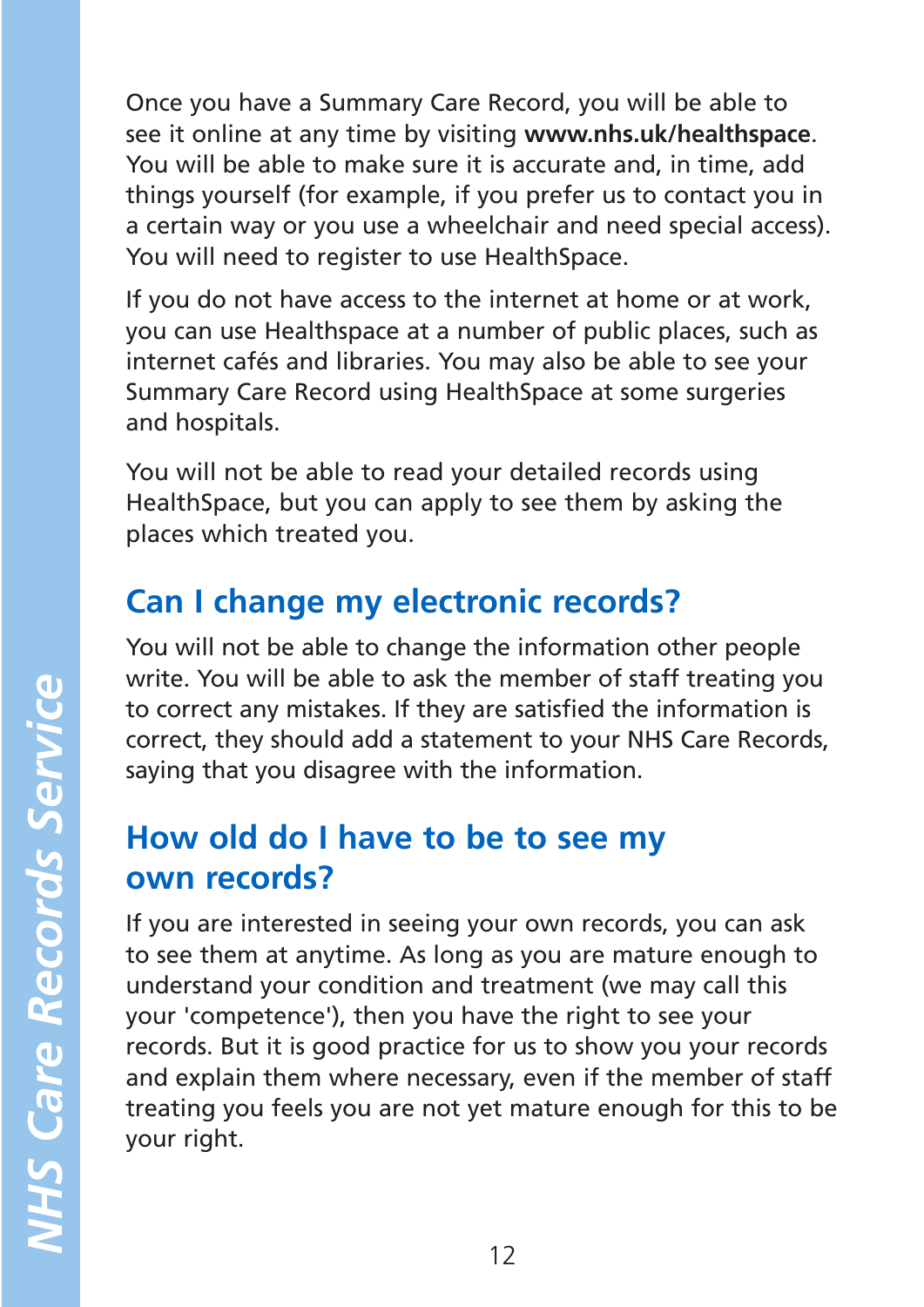We would only not show you your records if the member of staff treating you feels that it would harm you or someone else if you saw them (see also page 14).

### **Can parents or legal guardians see their child's records?**

Currently, parents or legal guardians have the right to have access to their child's records if their child is under 16.

Their child has the right to ask us not to give their parent or guardian access to their records. Their child also has the right to give information to us and to expect that access to that information will not be given to their parent or guardian.

However, even if a child has asked us not to give access, we may give parents and legal guardians information if the reasons for giving them access are more important for public good than keeping the child's information confidential. This will still be the case with the NHS Care Records Service.

### **Can I have access to my NHS Care Records online, if I am under 16?**

If you are under 16, you won't be able to see your Summary Care Record using the HealthSpace website.

This does not affect your rights to ask us for access to your information under the Data Protection Act. For information on how old you have to be to see your own records, see page 12.

### **Can I give other people outside the NHS access to my NHS Care Records?**

You might want to give a family member, friend or carer access to your records to help them care for you. Normally, we will not give them access to your NHS Care Records, unless you ask us to.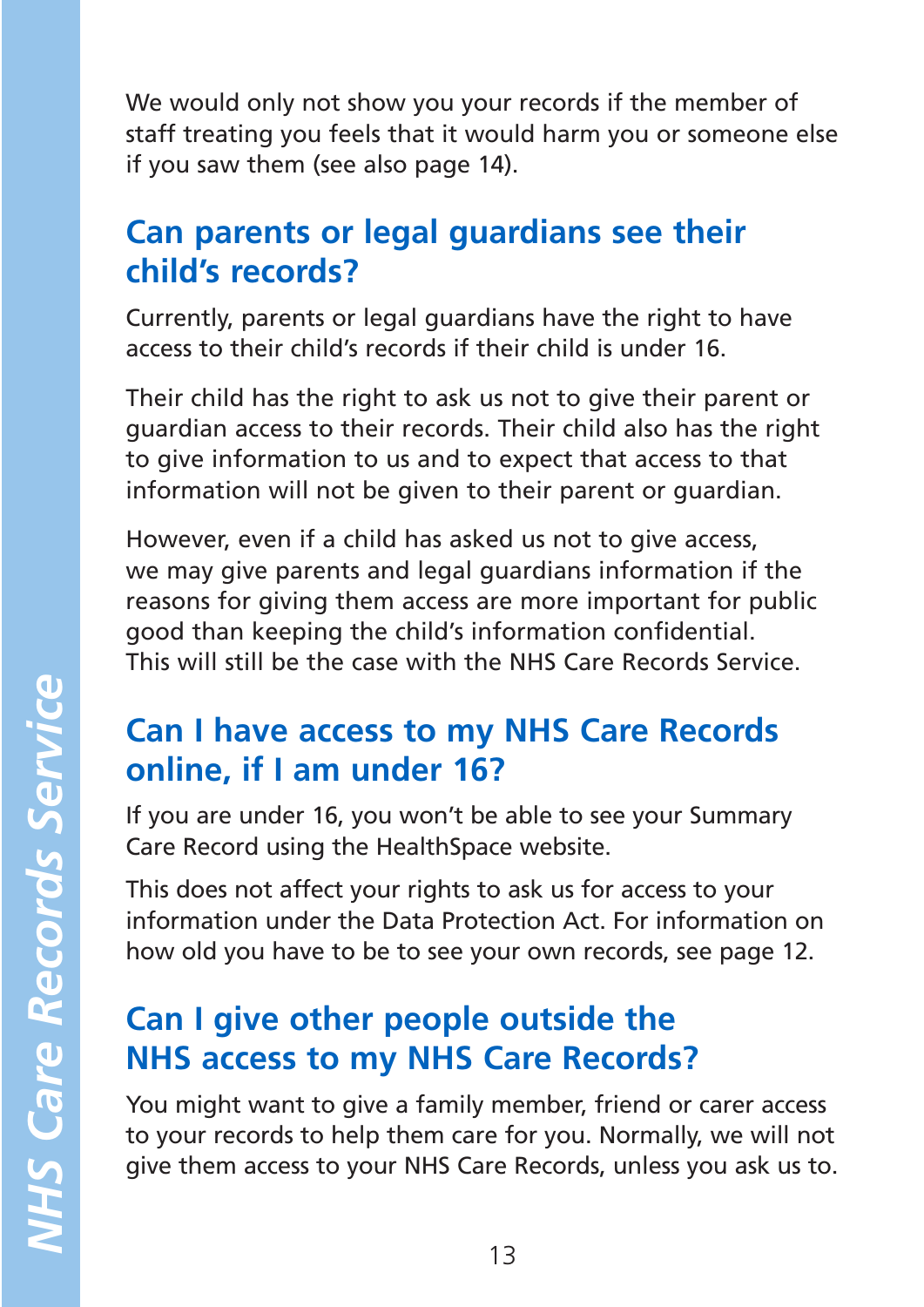If you want to give someone access to your records in this way, you should discuss it with health care staff first. They can advise how to give access, so that you control your own information and keep it confidential.

You can also ask the organisations which have given you care to provide information to other people. For example, this could be to your solicitor for a court case, or a medical insurer to help you apply for insurance. We need your permission to do this. You may want to limit their access to just part of your NHS Care Records.

### **Will other people have access to my NHS Care Records without my permission?**

No. The rules for this remain the same as they are today. Other organisations outside the NHS cannot usually have access to your NHS Care Records without your permission. For example, the police, your insurance company or employer have no direct access to your NHS Care Records. Currently, in limited circumstances, allowed by law (through a court order, for example), we may give copies of selected information in your records to the police and other authorities.

### **Are there any situations where you will keep information in my NHS Care Records from me?**

You usually have the right to see everything in your NHS Care Records.

However, in special circumstances, health care staff may keep information from you. There are very limited reasons for doing this. We may keep information from you if we:

• think seeing the information is likely to cause you or someone else serious harm to your or their physical or mental health; or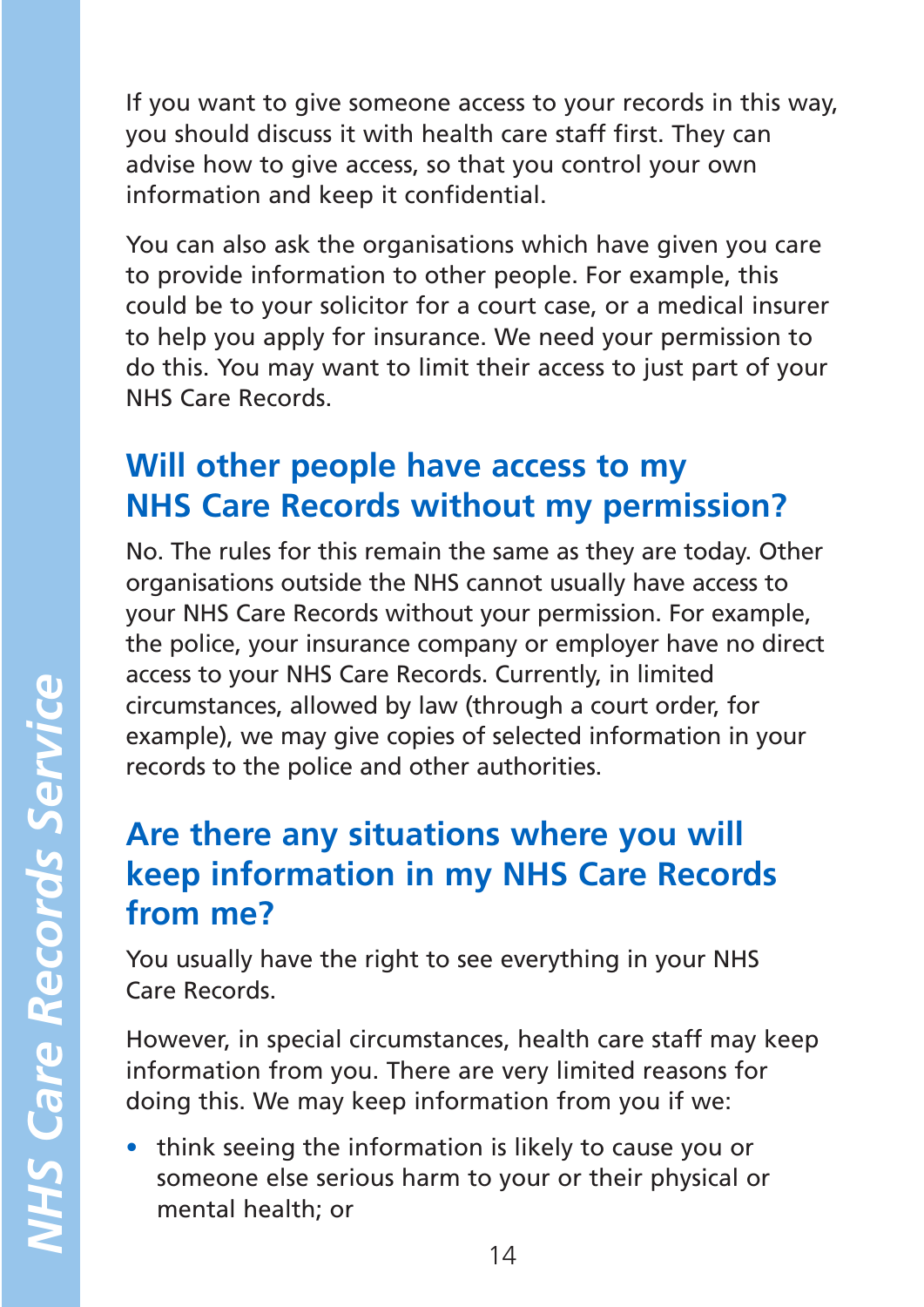• have been given the information in confidence by someone other than health care staff caring for you (for example, information a member of your family has given to us and asked us not to tell you).

Health care staff may also keep information from you until you can discuss it together, for example, a test result which may upset you. This will be particularly relevant when you can access your own Summary Care Record by computer.

# **Your options**

### **What are my options if I decide to limit who has access to my NHS Care Records?**

First, you should get more information about the NHS Care Records Service (see the end of this booklet). If, after finding out more, you want to limit who has access to your electronic care records (detailed and Summary) you will need to talk to a member of staff.

There are a number of ways to limit access to your NHS Care Records. This may affect the care you receive (see page 16).

#### • **Limiting who has access to your NHS Care Records**

You can ask that only people in the organisation that created your information can have access to it, such as your Primary Care Trust or local Hospital Trust. So, unless information is sent in a clinical communication (like a referral), a clinician in one organisation won't be able to see clinical records created in another organisation.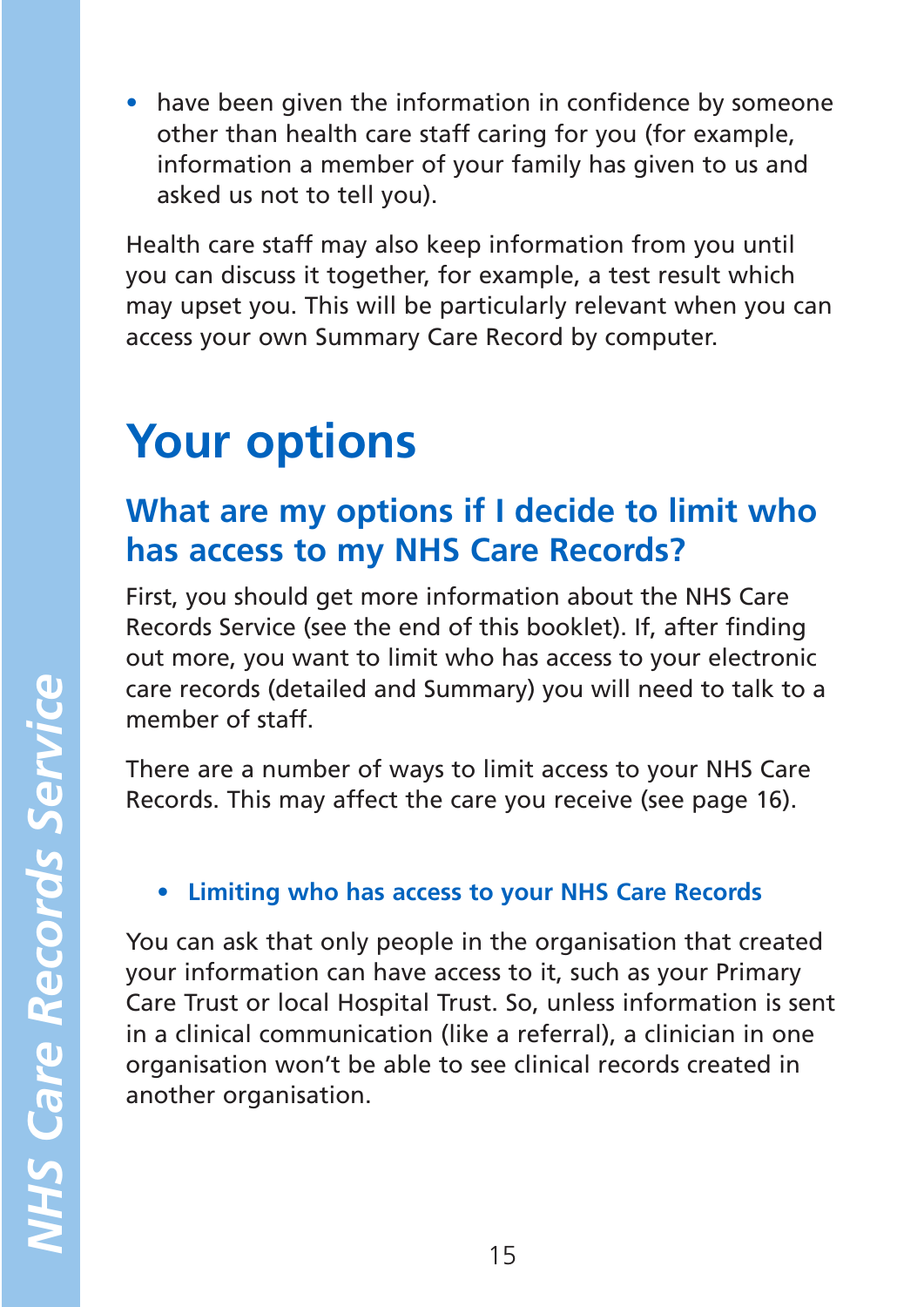• **Giving people access to parts of your NHS Care Records** 

As the service develops (although not right away), you will also be able to ask that we keep certain information hidden. This will be called a **'patient's sealed envelope'**.

You will have two options for sealing information.

**Seal** – if you 'seal' the information, health care staff will only have access to it if you agree (except in special circumstances (see page 4)). If somebody from outside the care team that sealed the information tries to get access, they will see a flag, showing that some information has been hidden. They might then ask you about it.

**Seal and lock** – if you 'seal and lock' information, no one can have access to it outside the team that sealed and locked it, even in an emergency. It will be 'invisible' and no one outside the team that sealed and locked it, will know that it exists.

If we find that someone in the NHS has had access, without good reason, to any information that you asked us to seal or seal and lock, we will tell you and, where appropriate, take disciplinary action. This could include dismissing the person who had access or gave someone access. Your clinical NHS Care Records automatically record who has accessed your information – who they are and what they did. You can ask to see this.

#### • **Not having an electronic NHS Care Record**

You can ask us not to upload your Summary Care Record to the NHS Care Records Service. You can get a form for this from your GPs surgery. This would mean that you won't have any of the benefits of having essential information about your care available throughout England. This may affect care you need out-of-hours, in an emergency or outside of your local area.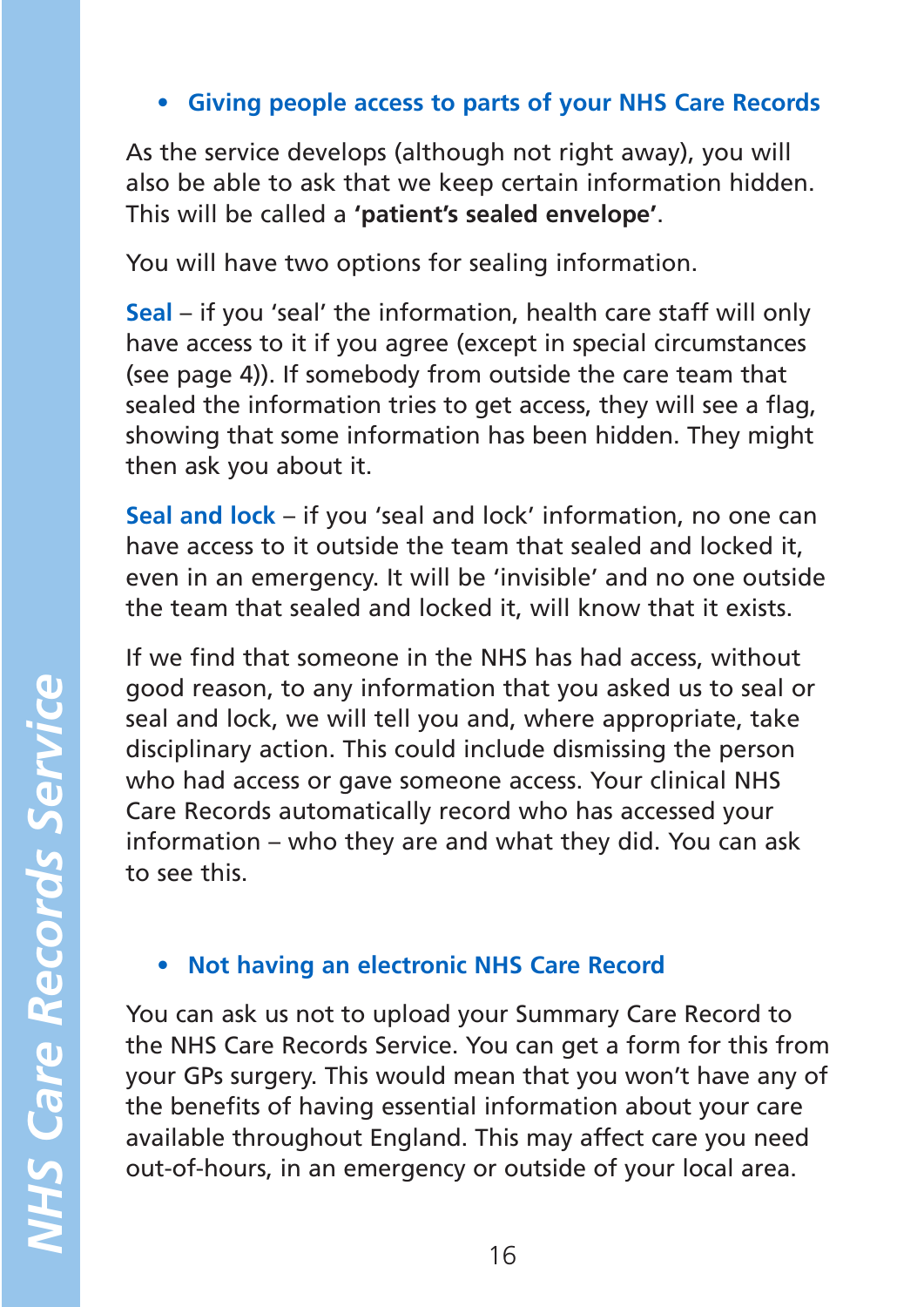Your local detailed records will still be available for any care you need in your area. In some circumstances, however, you may ask that we record the clinical information in your local detailed records either on paper or on computer systems not linked to the NHS Care Records Service. The health care staff and the NHS organisation treating you will make this decision. The Department of Health will look into this option further in a national consultation.

We still need to hold basic information on our computers, so we can manage your care. We hold this information in the Patient Demographic Service (PDS) and Patient Administration Systems (PAS). You do not have a legal right to prevent us from holding **demographic information** (see page 3).

However, if we need to, we can take steps to make sure we do not display your address. For instance, if you are a victim of domestic violence who may be in danger if your partner finds out where you live. In very special cases, we can give you an alias (a false name).

### **If I have asked you to limit access to my records, could you refuse this in certain circumstances?**

Once your information is part of the NHS Care Records Service, if you ask us to limit access to all or parts of your electronic health care records, we will only overrule this request in special circumstances. Only health care staff involved in your care can do this. This will alert the person in the organisation where you are being treated, who is responsible for patient confidentiality (often called an Information, or Caldicott, Guardian). They will look into what happened and take appropriate action, which may include telling you.

Your request to limit access would only be overruled if we considered it to be in the public interest, if the courts order us to, or if we have to by law.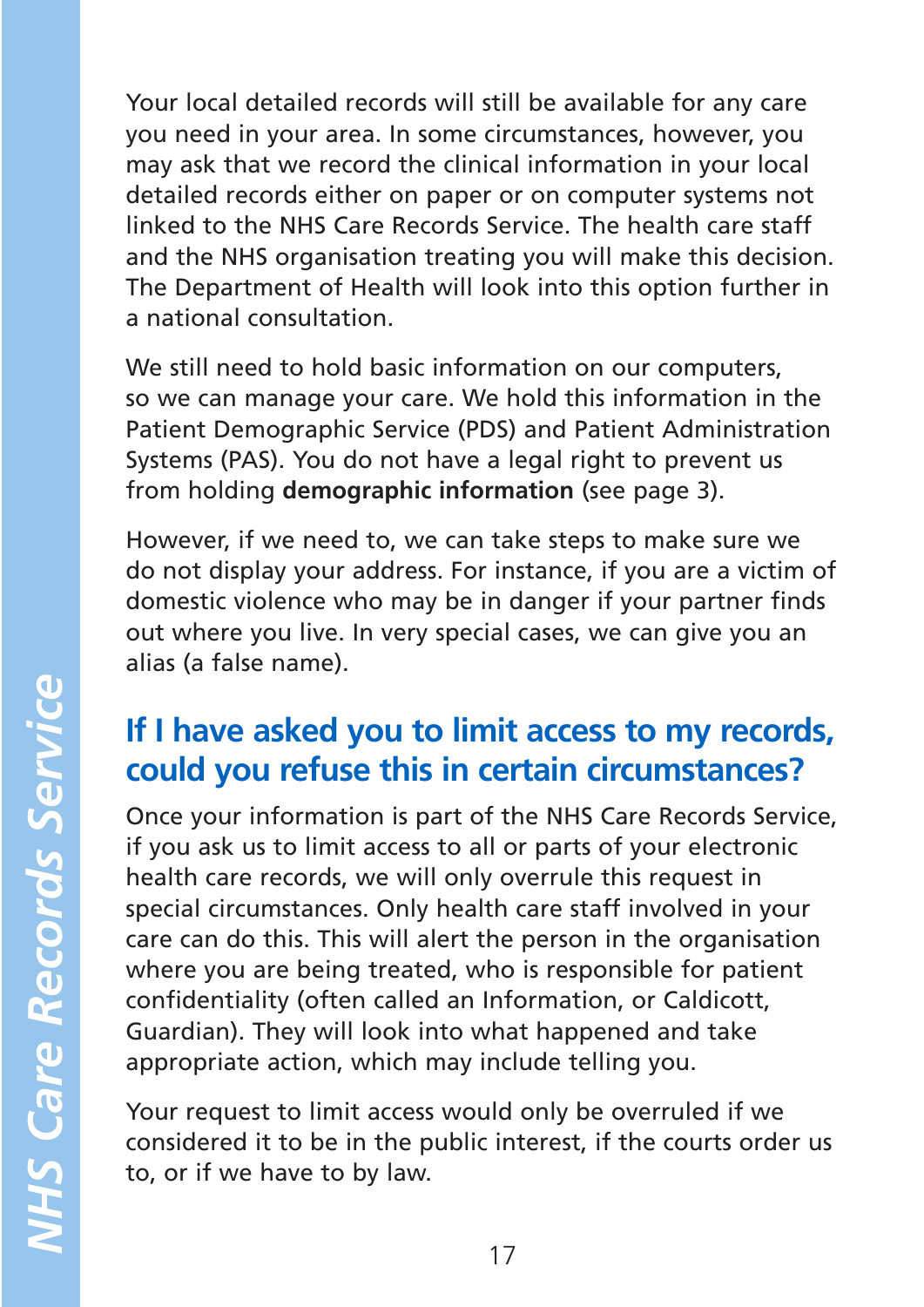If we feel you are not able to make the decision to limit access (because of your mental health), it is good practice for us to consult your family and carers, or anyone given power under the Mental Capacity Act to act for you or make decisions for you.

### **What control will there be over my NHS Care Records after I die?**

It is unlikely that, after you die, anyone would need to have access to your NHS Care Records in a way which identifies you. One exception might be if there was an inquest into your death. Although you have no absolute right to keep your information confidential after you die, we will only give access to your confidential information if it is necessary.

### **When will people treating me be able to access my records in different ways?**

Your GP practice or Primary Care Trust will tell you before this is about to happen in your area. Unless you do not agree, we will automatically make your records part of the service over the next few years.

If you are happy for this to happen, **you don't need to do anything else**. If you would like to know more or talk to someone about the service, see the section 'Further information' at the end of this booklet.

### **Can I decide now about limiting access to my NHS Care Records and change my mind later?**

Yes, you can decide now or later. You can also change your mind about your decisions at any time.

The NHS Care Records Service will gradually link your records over the next few years, so that we can access them differently from the way we access them today.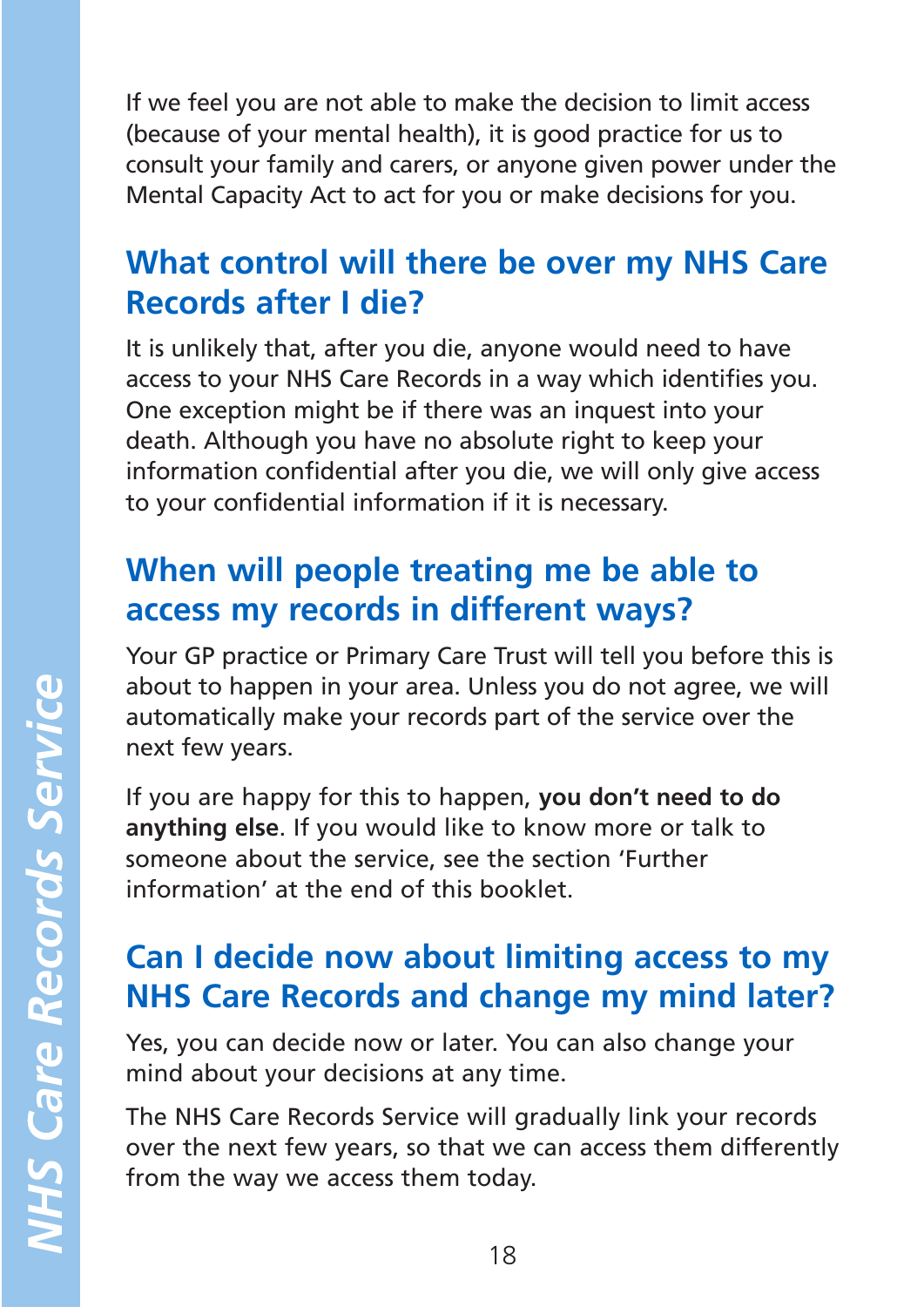If after finding out more (see below) you decide you want to see what is in your Summary Care Record, ask at your GP practice who can arrange this for you. You will have a number of options to limit who has access to your information.

You can ask those treating you not to include certain information in your Summary Care Record. Your GP practice will note your decision for the future when we create your Summary Care Record. If you change your mind at any time, tell your GP practice.

You can ask that those treating you cannot have access to your Summary Care Record. This will also affect your local detailed records. You will need to ask someone in your GP practice to do this.

You can choose not to have a Summary Care Record at all. You will need to ask for this by filling in a form you can get from your GP.

## **Further information**

If you would like advice or more information about the NHS Care Records Service, you can:

- get a copy of the leaflet 'The NHS Care Record Guarantee for England' from our website (www.nhscarerecords.nhs.uk), from your GPs surgery or by calling 08453 700 750;
- phone the NHS Care Records Service information line on 0845 603 8510; or
- contact your local Patient Advice and Liaison Service (PALS) office (ask your local NHS for contact details or visit www.pals.nhs.uk).

You can get leaflets in other languages and formats, at the website (www.nhscarerecords.nhs.uk) or by calling 08453 700 750.